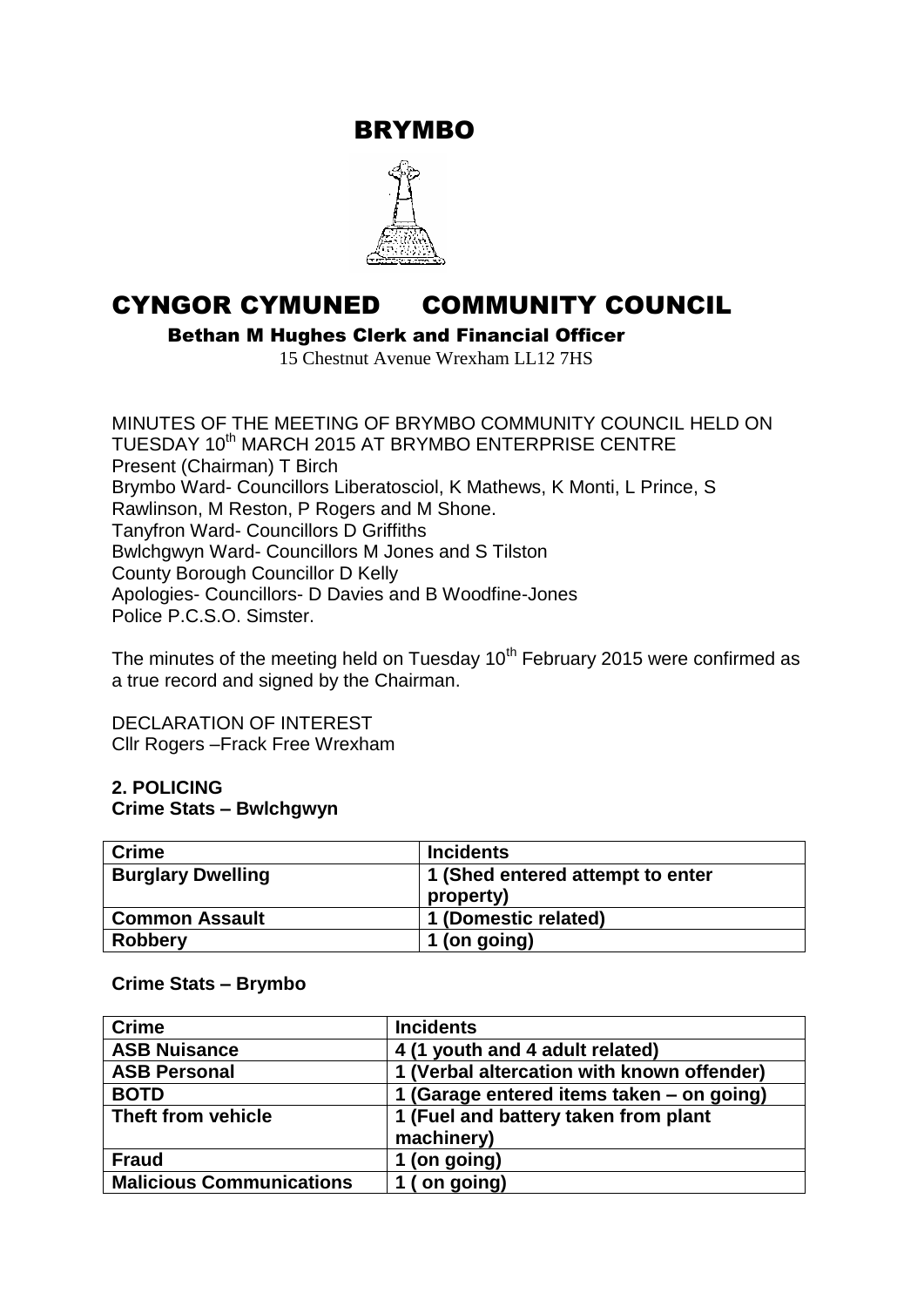### **Crime Stats – Tanyfron**

| <b>Crime</b>        | <b>Incidents</b>                             |
|---------------------|----------------------------------------------|
| <b>ASB Personal</b> | 1 (Parking dispute with neighbours)          |
| Theft from vehicle  | 1 (Headlights taken from vehicle – on going) |

# **3. COUNTY BOROUGH COUNCILLOR'S REPORTS**

Cllr Rogers said that the spine road was due to be completed at the end of April. The new lamps were being placed and one of the CC lamps was going to be removed and its replacement would then be the responsibility of the Borough Council. The column was being taken by the CC's maintenance contractors and held in case it would be needed in the future. Stage 3 of the construction of the new road was the safety audit which was imminent. The speed limit on the road would be 30m.p.h. Cllr Shone asked if there had been any concerns from residents regarding the speed limit. Cllr Liberatosciol said there had been as children played nearby. Cllr Shone asked about car parking for residents as currently they parked at the side of the road. Cllr Rogers said that residents had parking spaces at the rear of their property but did not use them .Cllr Shone asked if yellow lines were going to be placed on the road. Cllr Rogers said that at this stage they would not be however a request had been made for them. Cllr Rogers said that work on the Skate Park was due to begin on the 16<sup>th</sup> of March 2015 and it would take approx. 3 weeks to complete. Cllr Birch asked if there was any news on the drainage works on the Mytton site. Cllr Rogers said that the drains had been completed; however the landscaping needed to be finished.

Cllr Kelly said that there had been an issue regarding bin collections in Bwlchgwyn however these were in hand. Concerns regarding the kitchen scheme in the village had been made by some residents and these had now been addressed. Cllr Kelly had been out with members of Streetscene to help resolve problems recurring with gutters. Gulley's had been emptied on Bryn Nebo and Wesley Road There had been problems with water crossing the road and the drainage had been upgraded. Opposite the Kings Head there had been problems with a grid not discharging. This was as a result of the grid collapsing. This was on private land and this was being dealt with. During the recent cold spell grit bins had been filled quickly. Cllr Rogers said that he had met with representatives of Taylor Wimpey who had agreed to address the issues regarding the play areas in Plas Brymbo. He said that the paths would not be tarmacked but would be resurfaced with stone. Cllr Liberatosciol said that she believed the letter sent by Brymbo CC had made a difference. Cllr Liberatosciol told members that a Plas Brymbo residents meeting was being held on the 14<sup>th</sup> April 2015, and if anyone would like to donate items as raffle prizes these would be gratefully appreciated. Cllr Rogers said that work was still being carried out on the Community Centre in Tanyfron, which would hopefully be opened and used by the school in September. Cllr Monti told members that two new head teachers had been appointed to both Brymbo and Tanyfron schools.

## **4. CAMBRIAN HOUSE**

The Clerk told members that Cambrian House had been sold and the funds had been received for the property.

## **5. ROADS**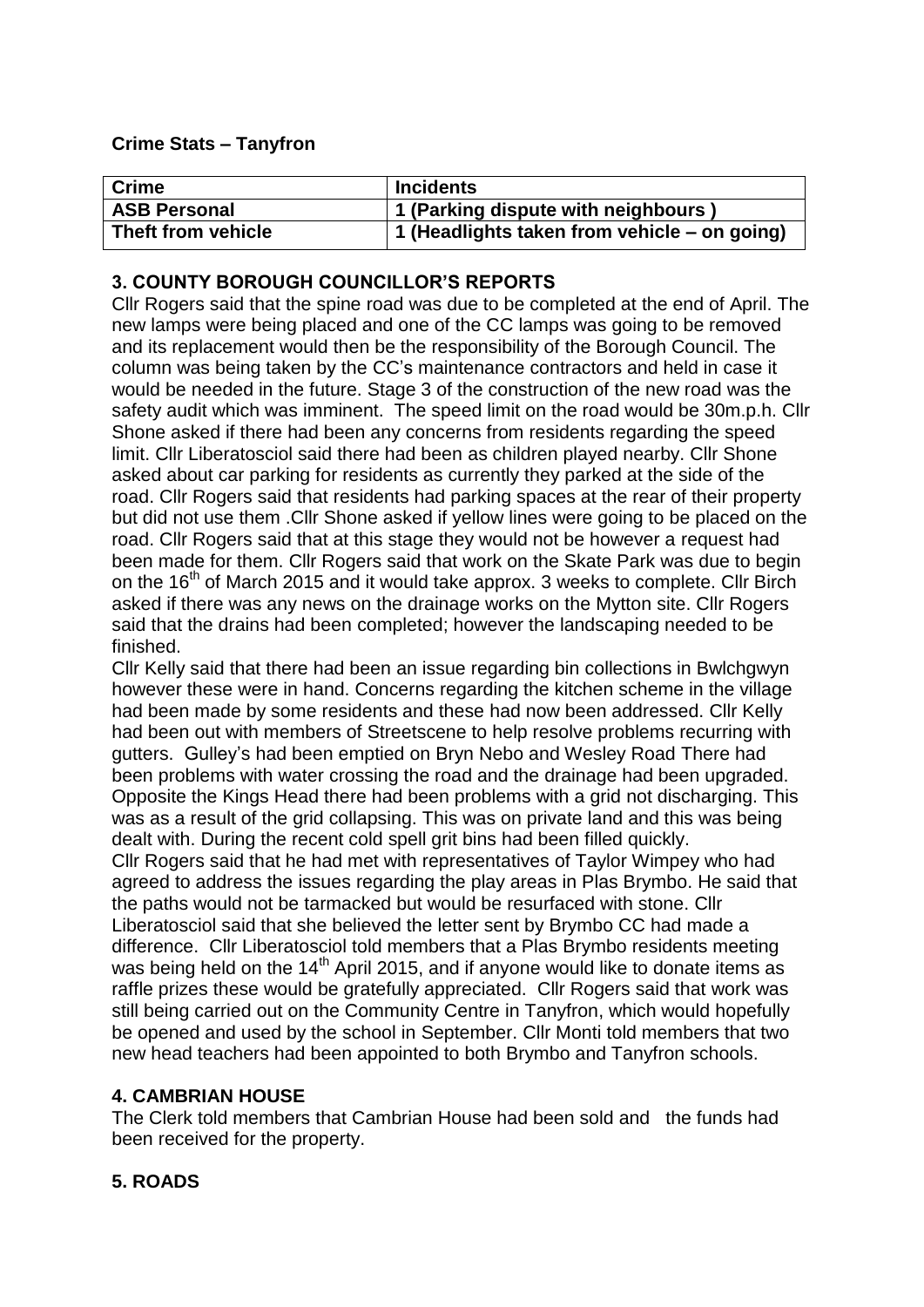Cllr Rogers said that he had attended a meeting earlier that evening with WCBC officers and residents of Green Road, where the impact of the closure of Queens's road was discussed. The options regarding Queens Road were; that it could be permanently closed, or, that traffic improvements could be carried out to Station Road that could address the problems. Cllr Rogers said that the feedback from residents at the meeting would be put in a report which was due to go before the Executive Board. Cllr Rogers said that the meeting had been useful for the residents. Cllr Shone said that Clayton Road was a nightmare as a result and something needed to be done. Cllr Monti said that Vicarage road was a disgrace as it had become very untidy. Cllr Rogers said he would speak to Andy Hughes of WCBC about it. Cllr Shone said that WCBC needed to put pressure on Dee Valley Water to complete the works on Coed Y Felin Road as there were potholes and debris there.

# **6. BUS SHELTER SERVICES AND STOPS**

Cllr Rogers said he had received a request to fund a new bus shelter on Coed y Felin road. He had obtained a price from WCBC which was £3000.00. He proposed that £1500.00 be granted from the Brymbo Environmental Fund and then a further £1500.00 from the same fund during the next financial year. Cllr Mathews seconded the proposal. A vote was taken. There were 11 in favour. The motion was carried.

## **7. PLAYING FIELDS AND PLAYGROUNDS**

Cllr Rogers said that he had been approached twice by Brymbo Boxing Club who were looking for new premises. They had requested sighting a portable cabin on Bronwens Green. Cllr Rogers had requested that they put this in writing and the subcommittee could then meet to discuss the matter.

## **8. FOOTPATHS/LIGHTING**

Cllr Birch said that he had attended the lighting meeting with Cllr Griffiths and Cllr Tilston. Another meeting was due to be held before the CC next meeting. Cllr Birch said that the other members of the consortium had not had many problems with the contractors and things were better as an extra engineer had been appointed for the area. They were looking to stay with Jones Lighting for another period of 12 months. The issue of increasing costs had been raised as some items had increased by over 200%. Cllr Edwards of Penycae was going to address these on behalf of the consortium.

## **9. WAR MEMORIAL/CHURCHYARD**

A grant application had been received from St Mary's Church requesting financial support with rebuilding the church wall. Cllr Monti said that when the Vicarage was sold none of the funds received were put back into the Church. Cllr Rogers said that it was not just the wall but the full structure that needed addressing. He fully understood Cllr Monti's feelings; however the proceeds from the sale of the vicarage could only be spent on a new building. He said that St.Mary's was the only church in the village of Brymbo and the few who did attend ended up paying to keep the church open. Cllr Rogers said that as it was the end of the financial year and there was money left in the churchyard maintenance fund and Brymbo Environmental fund he would like the support of members in making a contribution to the works that would cost approx. £27k. Cllr Shone proposed that £1500.00 be given from Brymbo Environmental fund and £1200.00 from the Churchyard maintenance fund. Cllr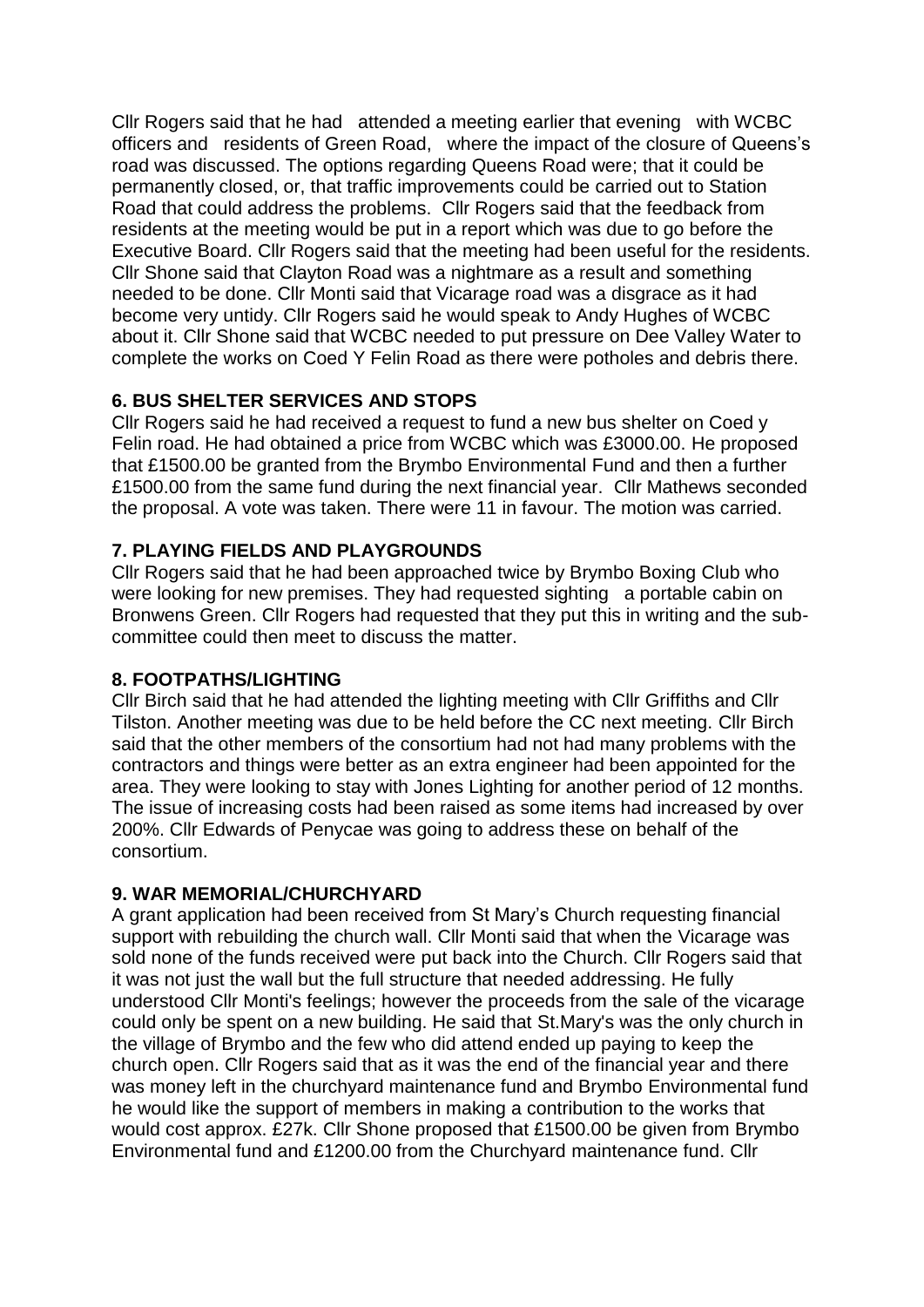Rogers seconded the proposal. A vote was taken. There were 9 in favour. The motion was carried.

Cllr Tilston thanked Cllr Kelly and Steve Jones for work that had been carried out around the War Memorial in Bwlchgwyn. It had been tidied up and looked smart. He said that he was hopeful that the gardening club would utilise the site. Cllr Kelly said that the area still needed to be re-surfaced as it was uneven. Cllr Tilston said he would obtain a price and pass this on to the Clerk. He proposed that the remainder of the funds in Bwlchgwyn Environmental Fund be used to get this work done. The sum was approx. £5000.00. Cllr Jones seconded this proposal. All were in favour.

#### **10. PLANNING**

RE-SITING OF FENCE LINE (IN RETROSPECT) 114 LAMBERTON DRIVE BRYMBO P/2015/0115- No observations

ERECTION OF FIRST FLOOR REAR EXTENSION, ALTERATIONS TO EXISTING DORMERS AND ERECTION OF CANOPIES TO FRONT DOOR 5 FFYNNON CEIRW BRYMBO ROAD BWLCHGWYN P/2015/0149- No observations

### **11. FRACK FREE WREXHAM**

The Clerk had received an e-mail from the Frack Free Wrexham group. The e-mail explained that the group opposed the exploratory drilling for coal bed methane and shale gas at Borras Head. The group welcomed the motion passed by Caia Park Community Council who had declared their area Frackfree and the group called upon Wrexham Council and the Welsh Government likewise to do the same. The group hoped that other CC's would follow the lead of Caia Park CC.The motion passed by Caia Park CC was as follows:

*This council recognises the concerns of local residents regarding plans to drill for unconventional gas in the Wrexham area. The drilling process, which may or may not involve hydraulic fracturing ('fracking'), involves pumping a toxic cocktail of chemicals and high-pressure water into the ground to free underground gas. This process will*

*Risk pollution of our water supply*

*Endanger the health of local people and animals*

*Raise the danger of subsidence due to tremors caused by the process Threaten the environment*

*Risk disturbing the last resting place of the victims of the Gresford Disaster of 1934.*

*The only fracking site in the UK has already encountered problems of leaking at the well and there are several well-documented cases in both the USA and Australia of the water table being polluted by leachate from the wells. Only last month, the mayor of New York banned fracking after a rigorous scientific study.*

*For these reasons, this council resolves:*

*To oppose fracking and the drilling for unconventional gas To express support for the protection camp and local residents peacefully resisting the test drilling at Borras Head Farm, Commonwood, Wrexham.*